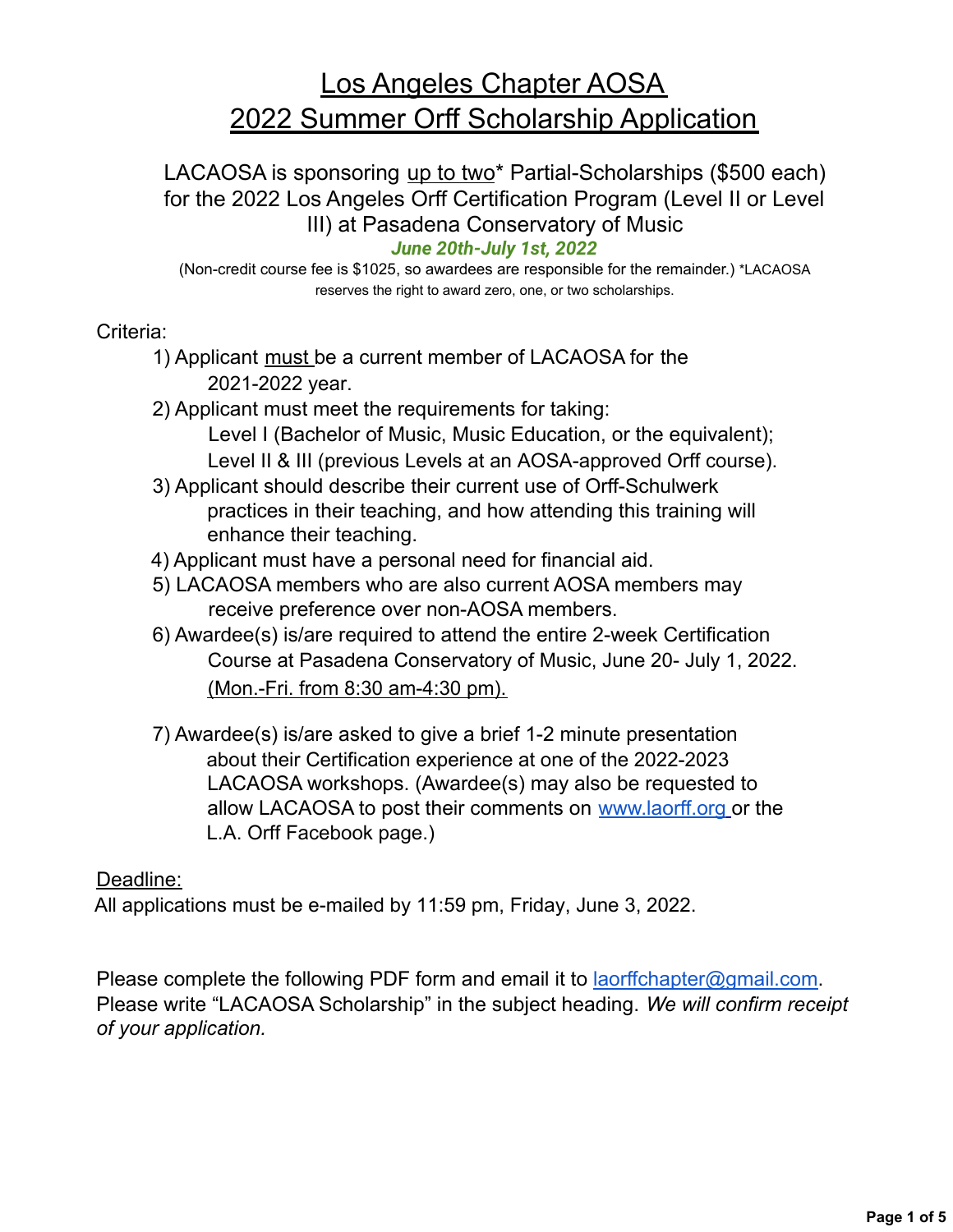

### LACAOSA SCHOLARSHIP APPLICATION Los Angeles Orff Schulwerk Certification Program: Level II or Level II Pasadena Conservatory of Music III Pasadena Conservatory of Music June 20-July 1, 2022

All applications will be held in strictest confidence & evaluated anonymously.

By submitting this application, if I am awarded a \$500 scholarship, I agree to attend the entire 2-week Los Angeles Orff Certification Program at Pasadena Conservatory of Music and to give a brief presentation at one of the 2021-2022 LACAOSA workshops. a brief presentation at one of the 2022-2023 LACAOSA workshops.

**NAME:**

**ADDRESS:**

**CITY: STATE: ZIP:**

**E-MAIL:**

**HOME PHONE: CELL:**

Please state where and when you have taken your previous level(s) course(s):

Places of employment (include district, if applicable, and city):

Grade level(s) you teach:

How long have you been a member of LACAOSA?

Are you an AOSA member? If yes, for how many years?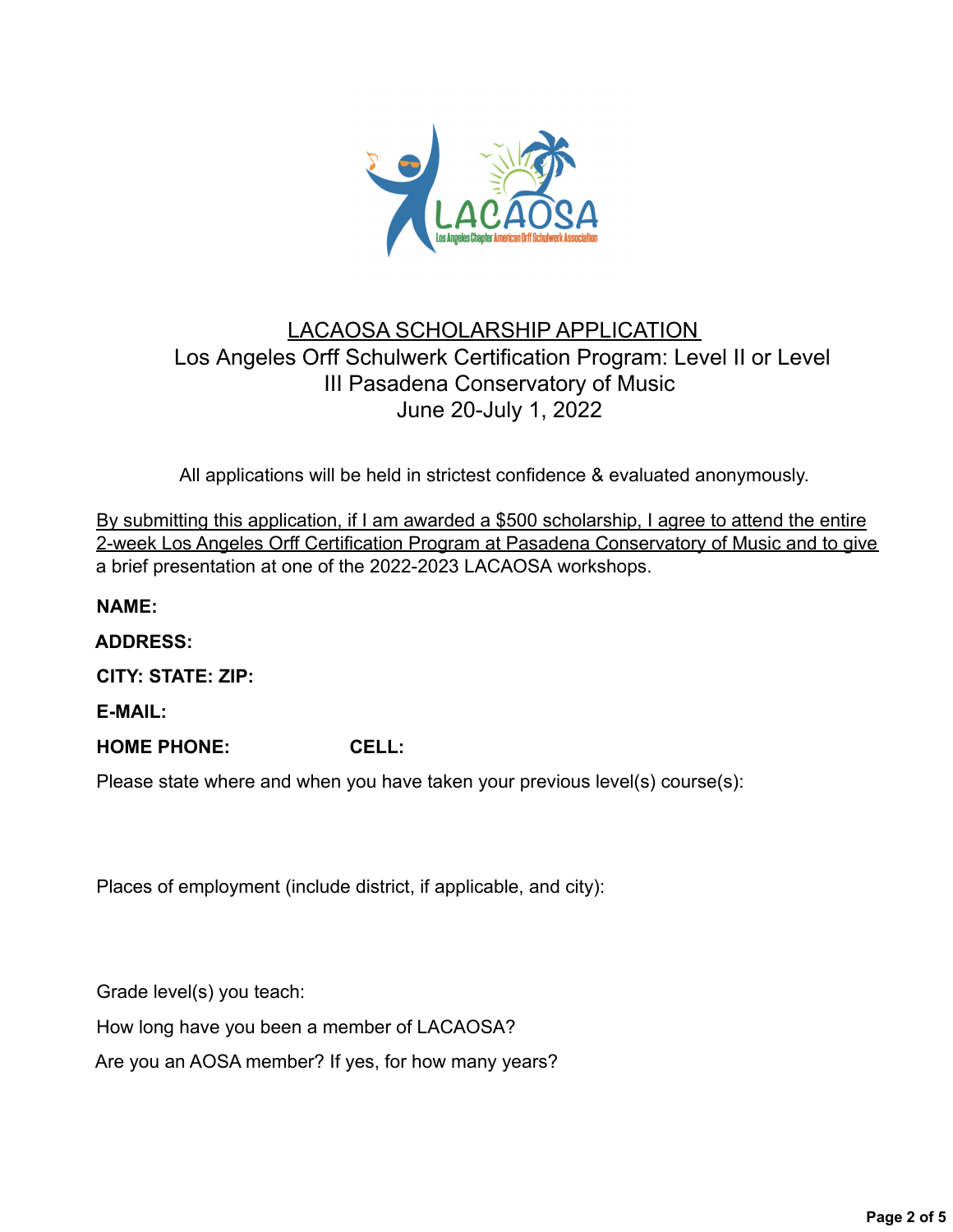

## **Please write a few brief paragraphs describing:**

**1) Your current use of Orff-Schulwerk practices in your teaching:**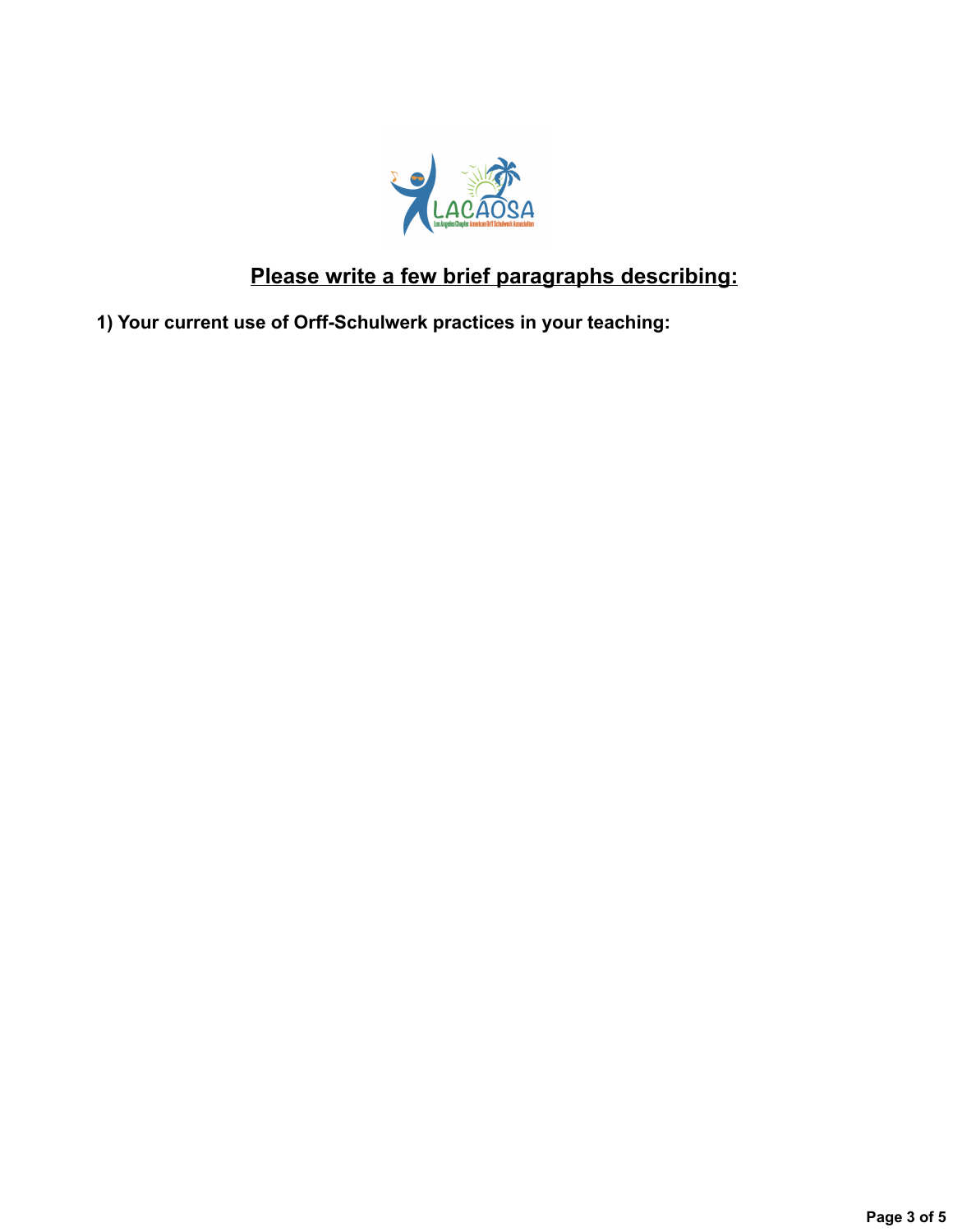

**2) How attending this training will enhance your teaching:**